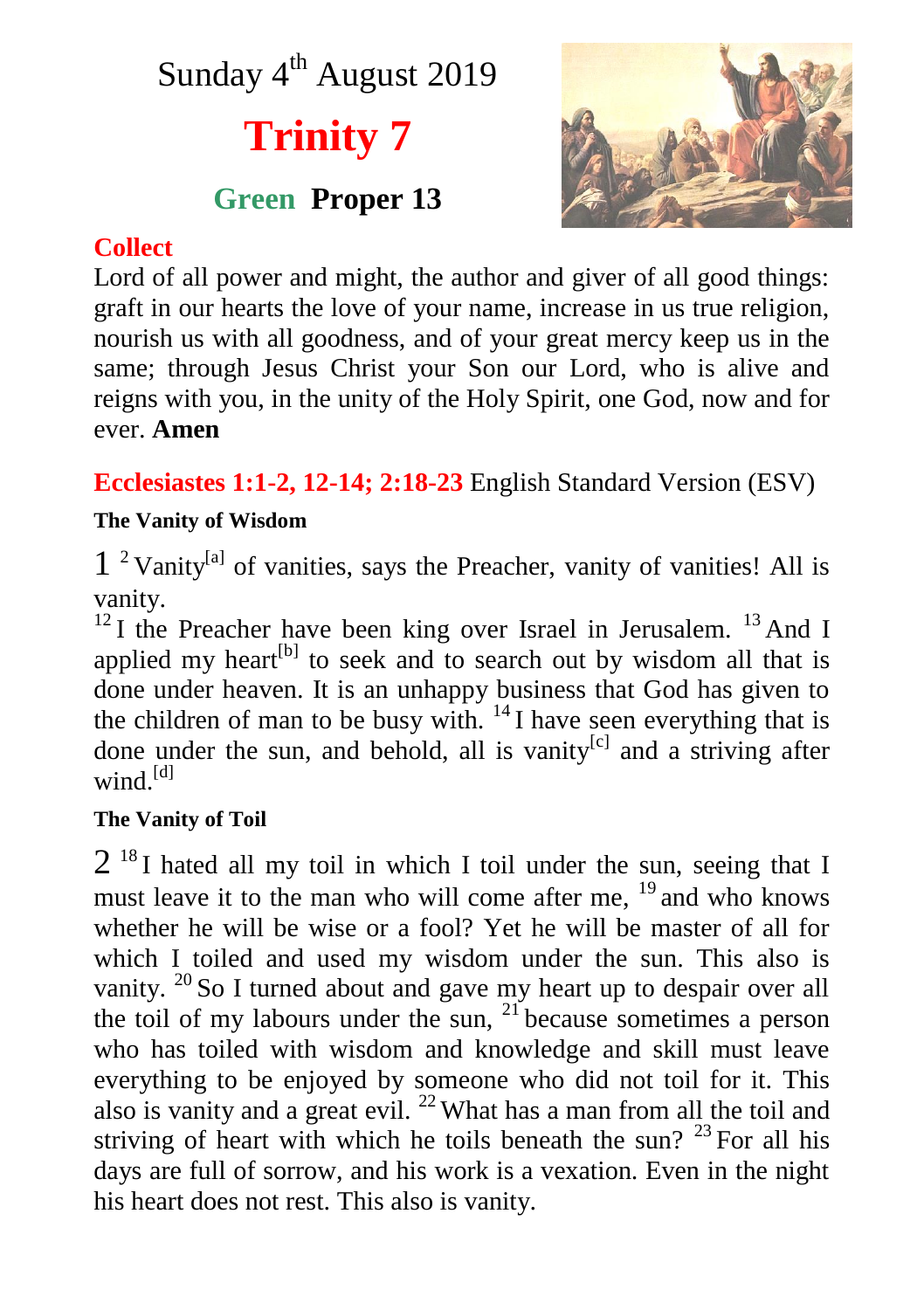**Footnotes:** a. The Hebrew term *hebel*, translated *vanity* or *vain*, refers concretely to a "mist," "vapour," or "mere breath," and metaphorically to something that is fleeting or elusive (with different nuances depending on the context). It appears five times in this verse and in 29 other verses in Ecclesiastes. b. The Hebrew term denotes the centre of one's inner life, including mind, will, and emotions. c. The Hebrew term *hebel* can refer to a "vapour" or "mere breath" (see note a.). d. or *a feeding on wind*; compare Hosea 12:1 (also in Ecclesiastes 1:17; 2:11, 17, 26; 4:4, 6, 16; 6:9)

**COMMENT:** Qoheleth, the teacher of Wisdom, known more by the Latin name of the book, Ecclesiastes, was the classical cynic of scripture. These selections from the beginning of his collection of wise sayings express that characterisation very well. Purporting to be Solomon, the son of David, he used this pseudonym to conceal his identity as a  $4<sup>th</sup>$  century observer of Israel's moral and spiritual decline during the latter part of the Persian period (539-333 BC). Qoheleth appears to be agnostic and fatalistic, which fits well with his affirmation of the existence and power of the LORD. This found expression in his oft repeated statement that "all is vanity and chasing after wind." Qoheleth came to the conclusion that life did not have much meaning at all. As he said in 2:18-21, he despaired of his labours yielding anything from which he might benefit. Only others gained from what he had wrought. All one's efforts yield only pain and vexation. As a result, he eschewed all but pleasure and felt that this too was the will of God (verses 24-25 not in this reading). He must have suffered from a prolonged depression or his times must have been exceedingly oppressive.

#### **Luke 12:13-21** English Standard Version (ESV)

#### **The Parable of the Rich Fool**

12<sup>13</sup> Someone in the crowd said to him, "Teacher, tell my brother to divide the inheritance with me." <sup>14</sup> But he said to him, "Man, who made me a judge or arbitrator over you?" <sup>15</sup> And he said to them, "Take care, and be on your guard against all covetousness, for one's life does not consist in the abundance of his possessions." <sup>16</sup> And he told them a parable, saying, "The land of a rich man produced plentifully,  $17$  and he thought to himself, 'What shall I do, for I have nowhere to store my crops?' <sup>18</sup> And he said, 'I will do this: I will tear down my barns and build larger ones, and there I will store all my grain and my goods. <sup>19</sup> And I will say to my soul, "Soul, you have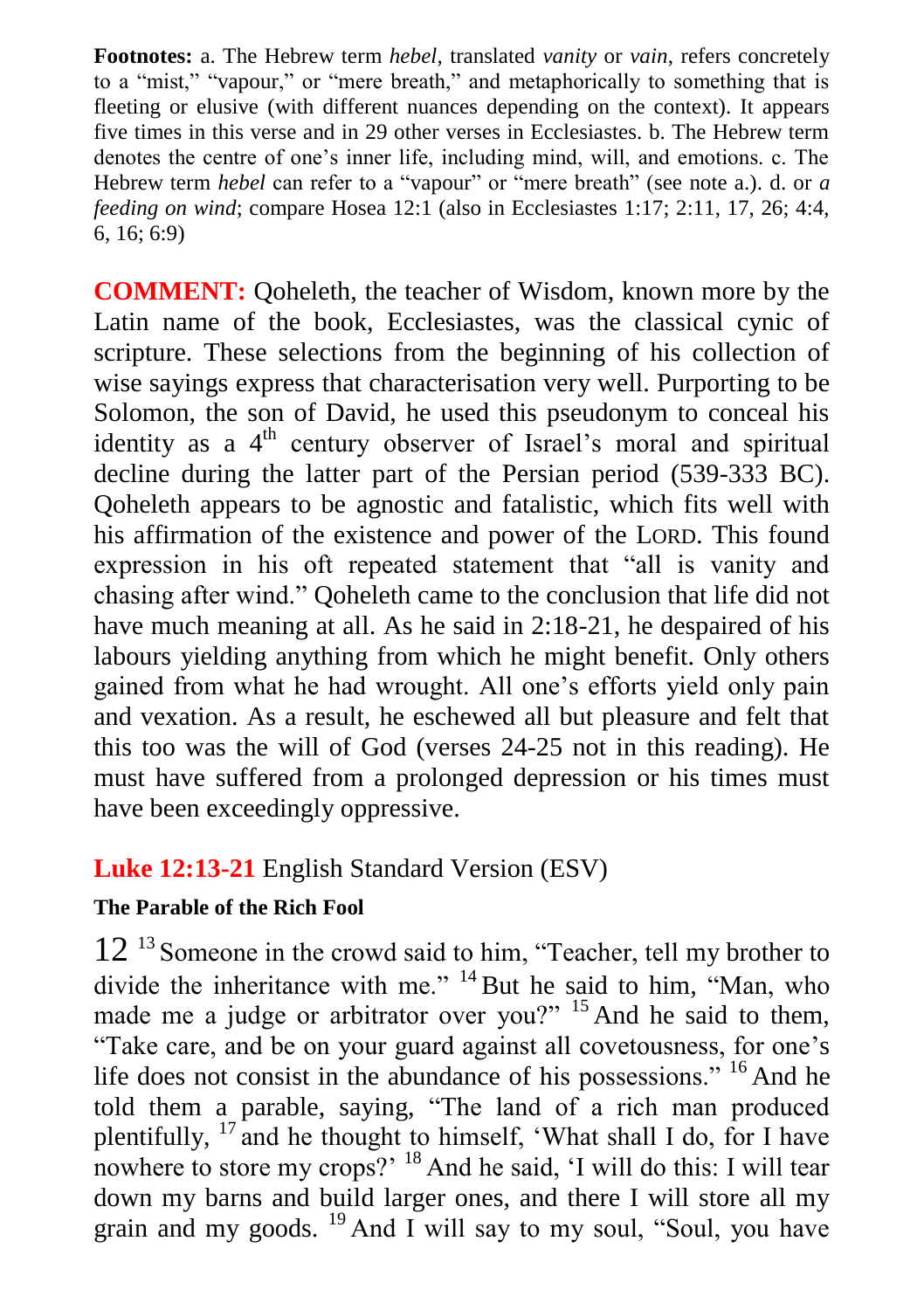ample goods laid up for many years; relax, eat, drink, be merry."'  $^{20}$  But God said to him, 'Fool! This night your soul is required of you, and the things you have prepared, whose will they be?'  $21$  So is the one who lays up treasure for himself and is not rich toward God."

**COMMENT:** A man was concerned with his inheritance (or lack of it), and asked Jesus to intervene. This became a moment of teaching about the false reliance on wealth. This episode from the Gospel of Luke reinforces the lesson of "seek his [God's] kingdom, and these things will be added to you", as found further on in this chapter (verse 31). This summary is borrowed from Matthew 6:3, given as "Seek ye first the Kingdom of God, and his righteousness and all these things will be added to you." Note from the last verse of the passage that it is not wealth as such that is wrong, but how we see our wealth – money loaned to us by God for his work. It is not money that is the root of all kinds of evil, but the *love* of money! 1 Timothy 6:10.

**Psalm 107** *Confitemini Domino* Grail Psalter

#### R **O give thanks to the Lord for he is good, for his love had no end.**

<sup>1</sup> "O give thanks to the Lord for he is good; for his love endures for ever."  $\mathbf{\mathbb{R}}$ 

 $2^2$  Let them say this, the Lord's redeemed, whom he redeemed from the hand of the foe <sup>3</sup> and gathered from far-off lands, from east and west, north and south.  $\mathbf{R}^{\prime}$ 

4 Some wandered in the desert, in the wilderness, finding no way to a city they could dwell in.  $<sup>5</sup>$  Hungry they were and thirsty;</sup> their soul was fainting within them.  $\mathbf{\mathbb{R}}$ 

<sup>6</sup> Then they cried to the Lord in their need and he rescued them from their distress  $<sup>7</sup>$  and he led them along the right way,</sup> to reach a city they could dwell in.  $\mathbf{R}$